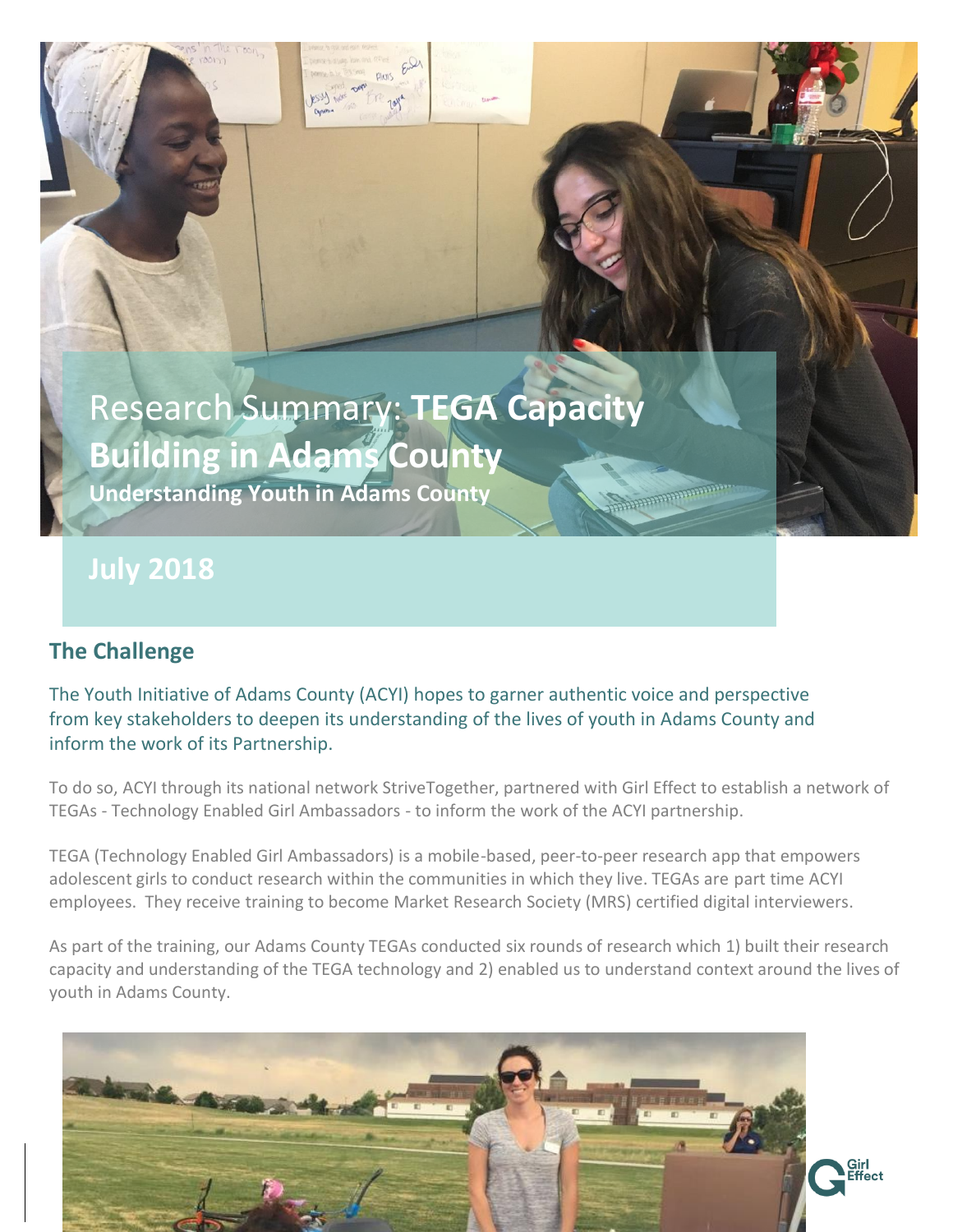Over three months TEGAs interviewed over 180 youth, parents and community members, all from diverse backgrounds, about their daily life in Adams County. They explored topics like livelihood, education, safety in home and at school, peer relationships and power dynamics.

As with all TEGA research, the process was iterative and agile; we adapted the research questions based on findings from each wave of research, so we were able to explore emerging themes and answer new questions posed by unexpected findings. In addition, our TEGAs demonstrated their strong interview skills and in particular their ability to build trust with youth, parents and community leaders, which led to richer and more authentic findings.

This executive summary identifies the key findings from this research, suggests recommendations for future research and outlines youth inspired improvements for organizations who directly serve youth in Adams County.

### **The findings**

Our training research identified three main themes which will inform our future research. Additionally, the research provides ACYI and its partners with meaningful insights into the behaviors, attitudes and needs of Adams County youth.

### **1. Education**

Youth are very vocal about the school system and how it is supported and funded. Youth of all ages, as well as their parents, are concerned about the perceived value of education. They think everyone should value education more and are disappointed about the level of optimism students have about school; they're just not excited to be there.

Youth and parents also expressed concern about a lack of funding. Whether it was them citing not enough taxes being allocated to education as a problem, or just the 'cycle of poverty' at home and at school, TEGAs learned that sometimes families don't have enough money to allocate toward educational costs – be it fieldtrips, extra supplies or post-secondary education.



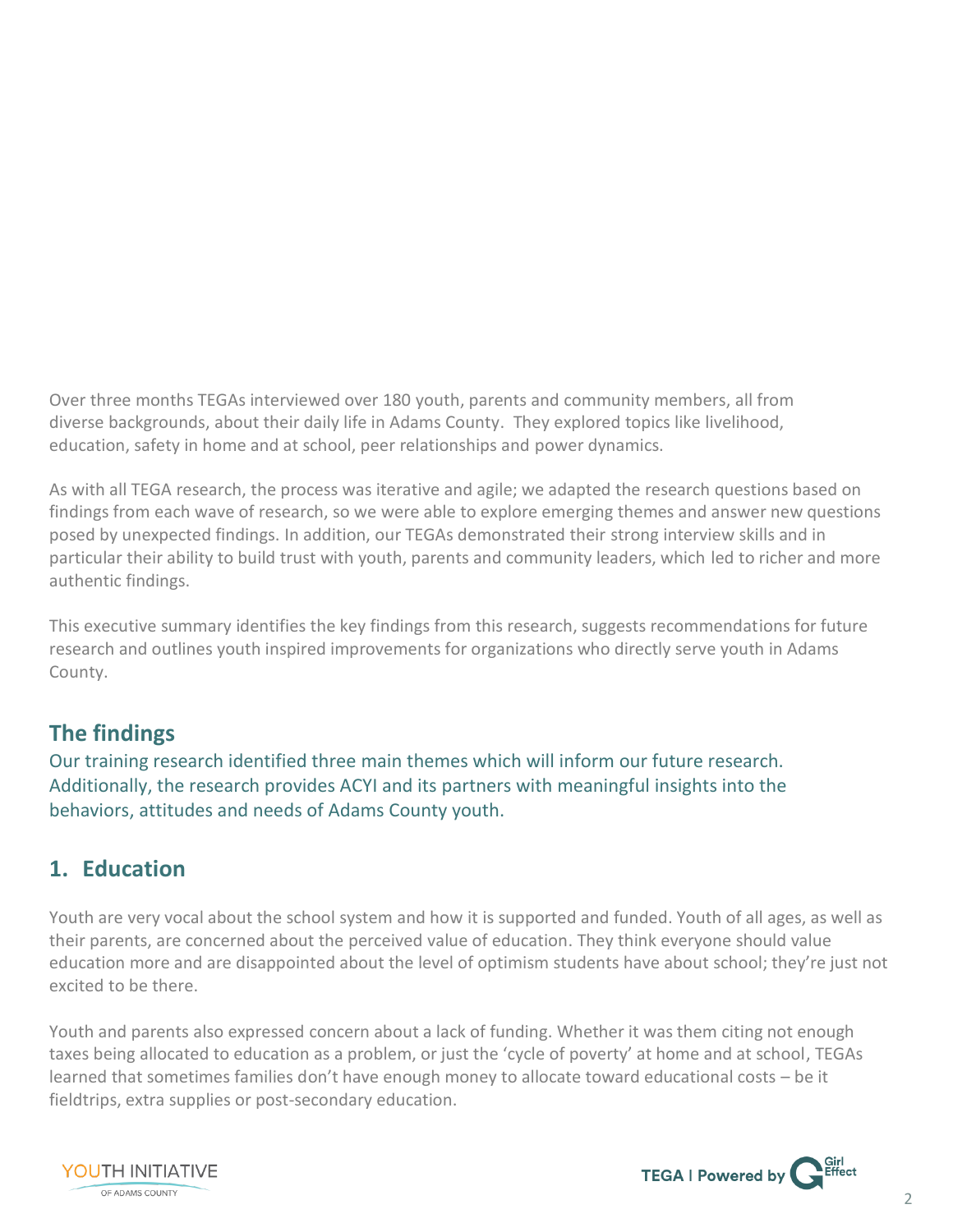However, youth know what they want and need to do in order to improve their educational experience. Youth think the government should provide more financial support and they recognize the potential impact on their futures if they do not attend a post-secondary program. Overwhelmingly, youth feel the cost of college is too high and want politicians to make it more affordable. The high costs and pressure to get scholarships causes stress and anxiety for some youth. Parents vocalized concern as well, but believe their kids have the power and ability to make a difference and push for change. They see this generation as politically and socially active in their community and willing to put in the effort to be agents of change.

## **2. Youth Services and Activities**

Youth in Adams County routinely engage in 'typical' suburban pursuits like going to movie theaters, restaurants, roller skating, the mall and spending time outdoors exploring Colorado. However, they mention that access to places where teens and kids can spend time safely together is often lacking; places that are just for them, safe from peer pressure and crime, and fun enough to keep kids, particularly teens, coming regularly.

It's no surprise that they crave their own hangout spaces as the majority of youth prefer to talk to their peers in person, particularly when it comes to sensitive topics. Youth mentioned that some municipalities have more to do than others (e.g. Thornton & Brighton vs. Commerce City), and that there isn't enough access to public transportation to move between municipalities easily. Suggestions for activities they'd like include volunteer opportunities, jobs and teen cafés!

In addition to activities, kids want guidance on what services are available and need direction on how to find and access them. They also require additional guidance outside of the home to help them make informed choices about 'day-to-day challenges as well as bigger goal-oriented decisions. Parents and guardians echoed this sentiment. They too feel more can be done, specifically increasing access to positive role models and mentors. Respondents identified more human services, specifically mental health services and closing access gaps for people with language or transportation barriers ,or people who can't take part, as ways that community leaders and schools can improve Adams County.

### **3. School Safety & Bullying**

Safety was the most salient topic among youth and parents. Both groups describe their neighborhood as safe, saying that neighbors look out for each other. Youth see the home as a place of familiarity and trust. In contrast, schools are seen as less safe than home; 80% of students said they feel safer at home than at school. This is for a host of reasons, including fear of physical violence and school shootings, as well as bullying and harassment.

Bullying and harassment was of particular concern. School is the place where young people say they make most of their friends, but friendships can also be a source of anxiety; 23 of 26 students surveyed said they had been bullied or shamed at school or knew someone who had. Bullying takes many forms and includes judgement based on physical appearance, class and even 'majorism', which was described as judging others based on which major they selected. Whilst they don't always seem to have the knowledge or skills to seek support when facing emotional harm, youth are equipped to deal with serious threats, particularly to their physical safety. If things do escalate and become a serious safety threat, they will seek a trusted adult's advice. Moms were cited as most helpful in these instances.



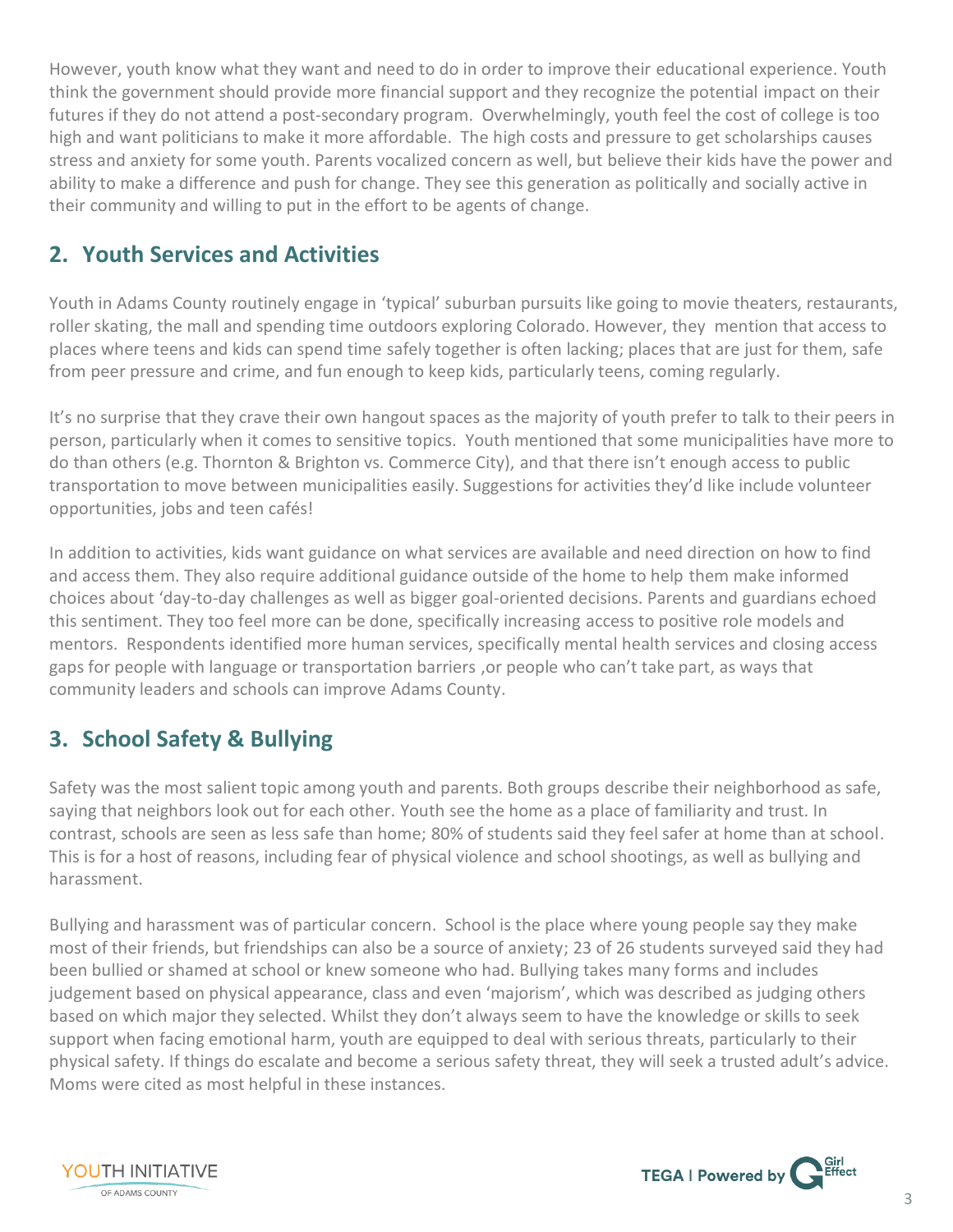Parents are an important source of information on safety – 50 percent said they are having conversations with their parents about safety threats at school and have developed a safety plan. 34 percent don't talk to parents all. The remaining 16 percent talk to their parents, but not in detail. The majority of these conversations are about the logistics related to physical harm (e.g. where to go in the case of a school shooting). Youth did not mention anything specific about emotional and mental support in these instances. Kids know the drill when it comes to physical safety at school. Lockdown drills are the norm and all students surveyed could recite exactly what to do in the case of a lockdown.

Safe2Tell (an anonymous website where kids can express their concerns about their peers and school threats) is seen as a positive resource and taken seriously by the majority of students. More students knew what and how to use Safe2Tell than not. While not many students mentioned actually using Safe2Tell, they do think it's an effective way to support youth. Overall, there appears to be more focus on support and procedures in the case of a physical threat compared to potential emotional harm experienced through bullying and peer pressure.



Our research led to four main recommendations to improve the lives of youth in Adams County:

#### **1. Circulate more curriculum on socialization strategies**

Arm kids with appropriate tools to navigate the social and emotional changes they are experiencing and how to combat judgement from their peers. Teach them more about peer relationships, mental health and managing feelings pertaining to personal safety, power and other life skills.

#### **2. Connect the dots**

There is a disconnect between services available and what kids perceive they have access to. Provide youth with more information about social & human services available and where to access them (e.g. linking human services to the Safe2Tell platform).